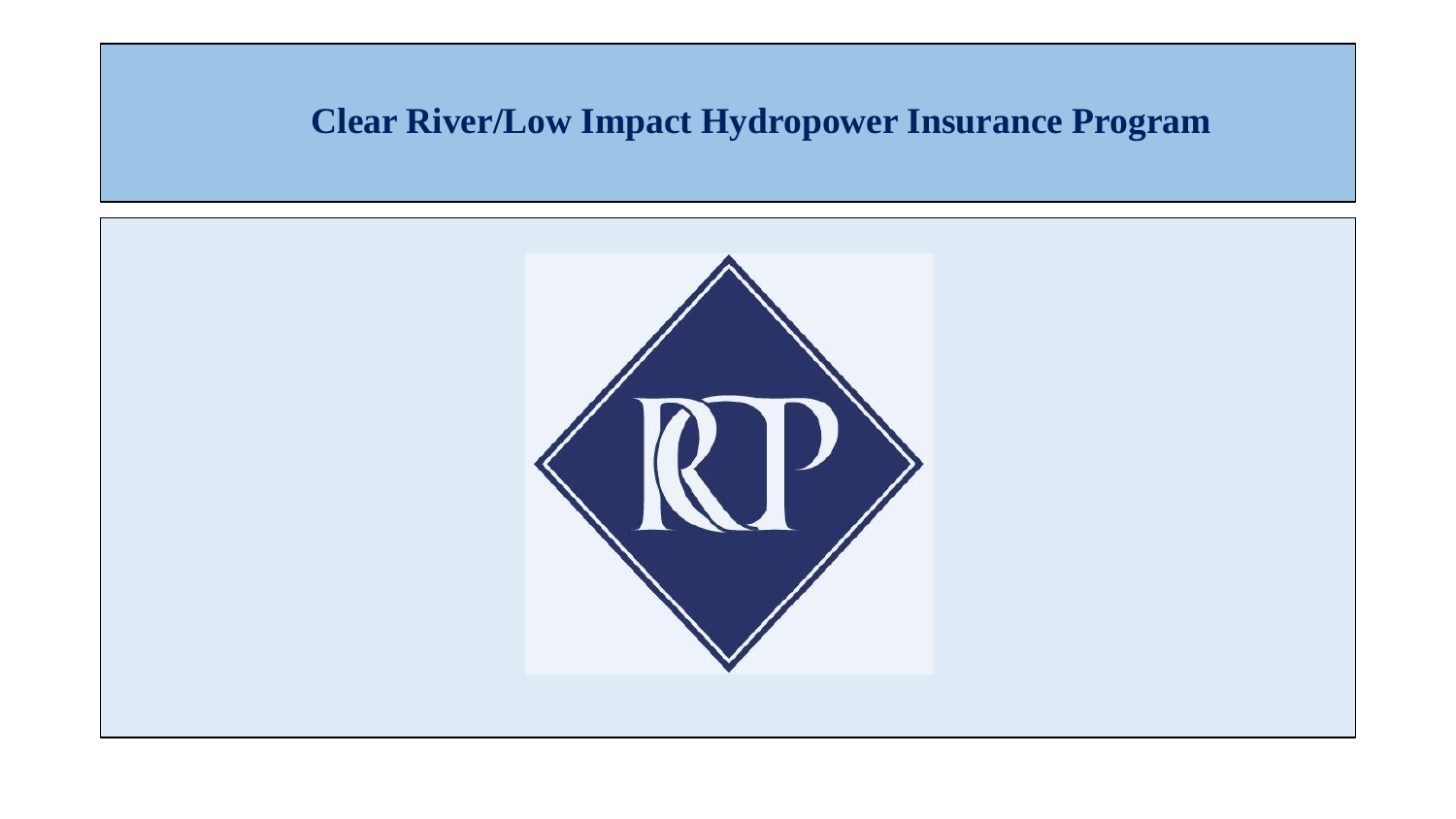Four Pillars: legislative, regulatory/legal, risk management (insurance), and development/financing.

#### **Risk Management (Insurance) Review:**

- ✓Standard EPC/Mechanical Break-Down/Operational coverages
- ✓Extended Broad Coverages: Weather, REC's, Carbon Trading Liability, Debt-Wrap, PPA Power Guard
- ✓Claims Case-Study 2009 Sayano-Shushenskaya Hydro Disaster **RusHydro**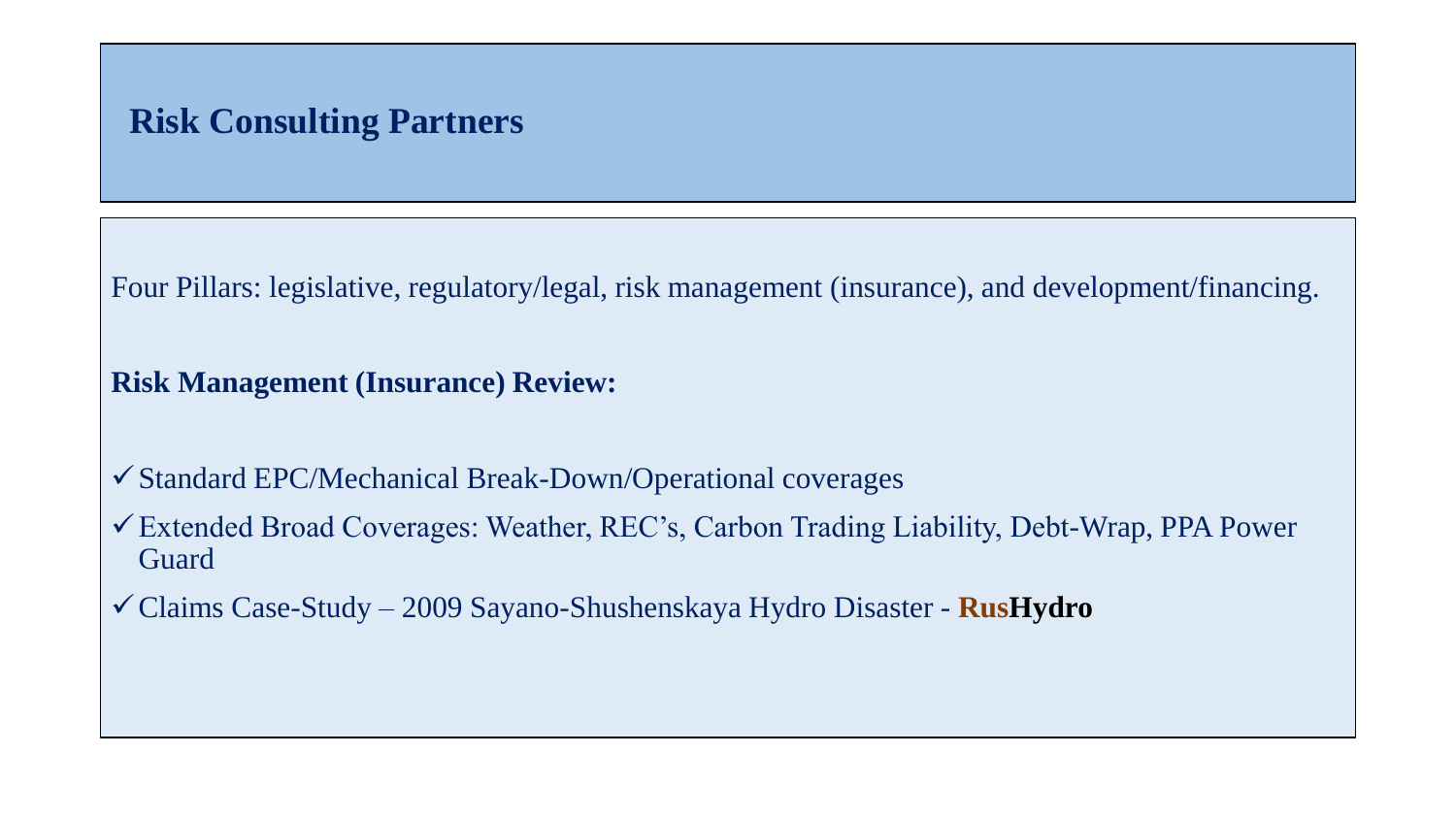- ➢ Interchangeable definitions and jargon around the word: "*risk management*." Banks, Financial Institutions, Law Firms, Governments.
- ➢ The perfect definition of risk management for insurance brokers comes from former **Secretary of Defense Donald H. Rumsfeld:**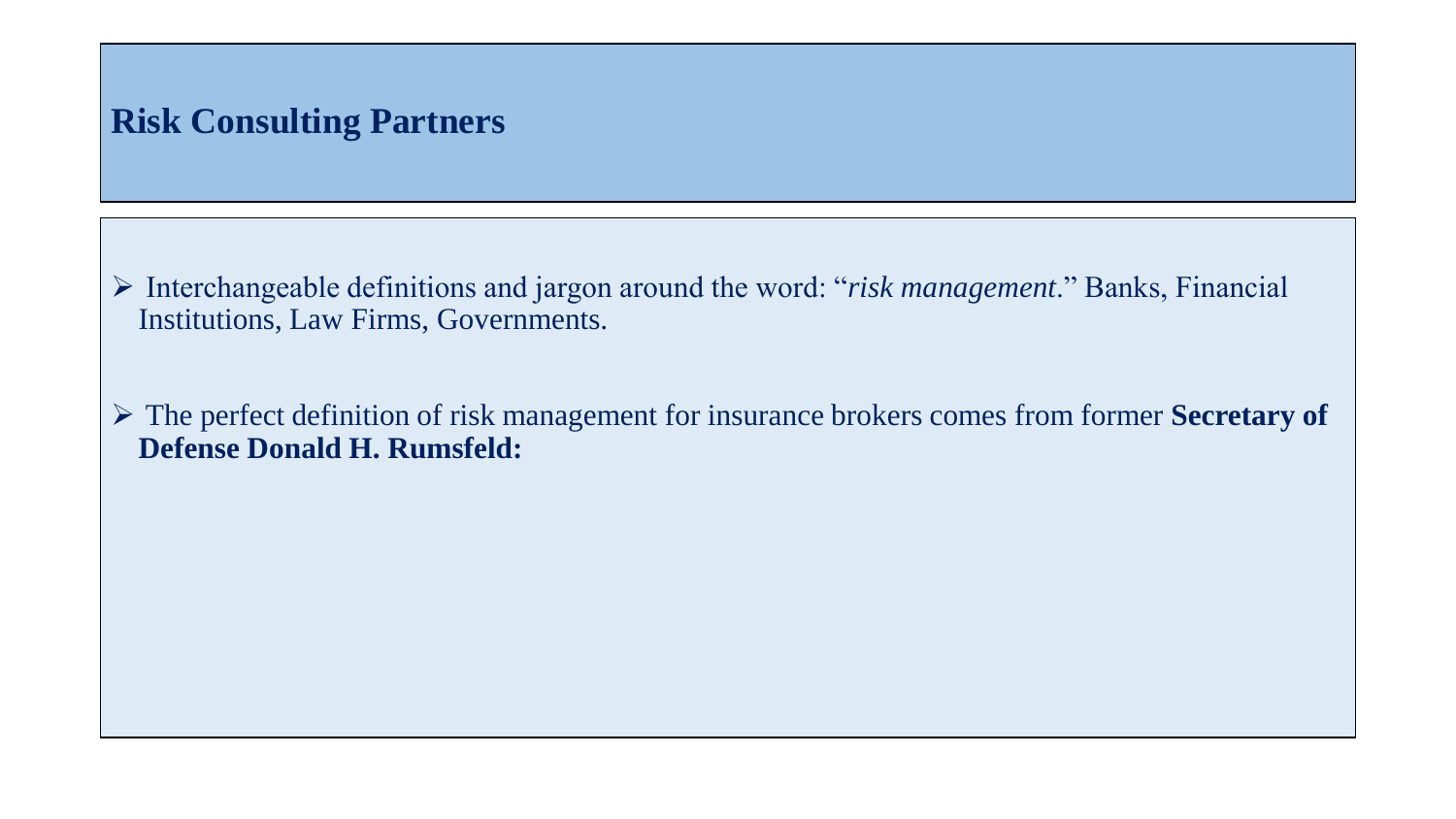**Iraq War Pentagon Briefing, February 2, 2002:** 

*We know, there are known knowns; there are things we know we know. We also know there are known unknowns; that is to say we know there are some things we do not know. But there are also unknown unknowns – the ones we don't know we don't know.*

Insurance…………………………….. *"unknown unknowns"*………………….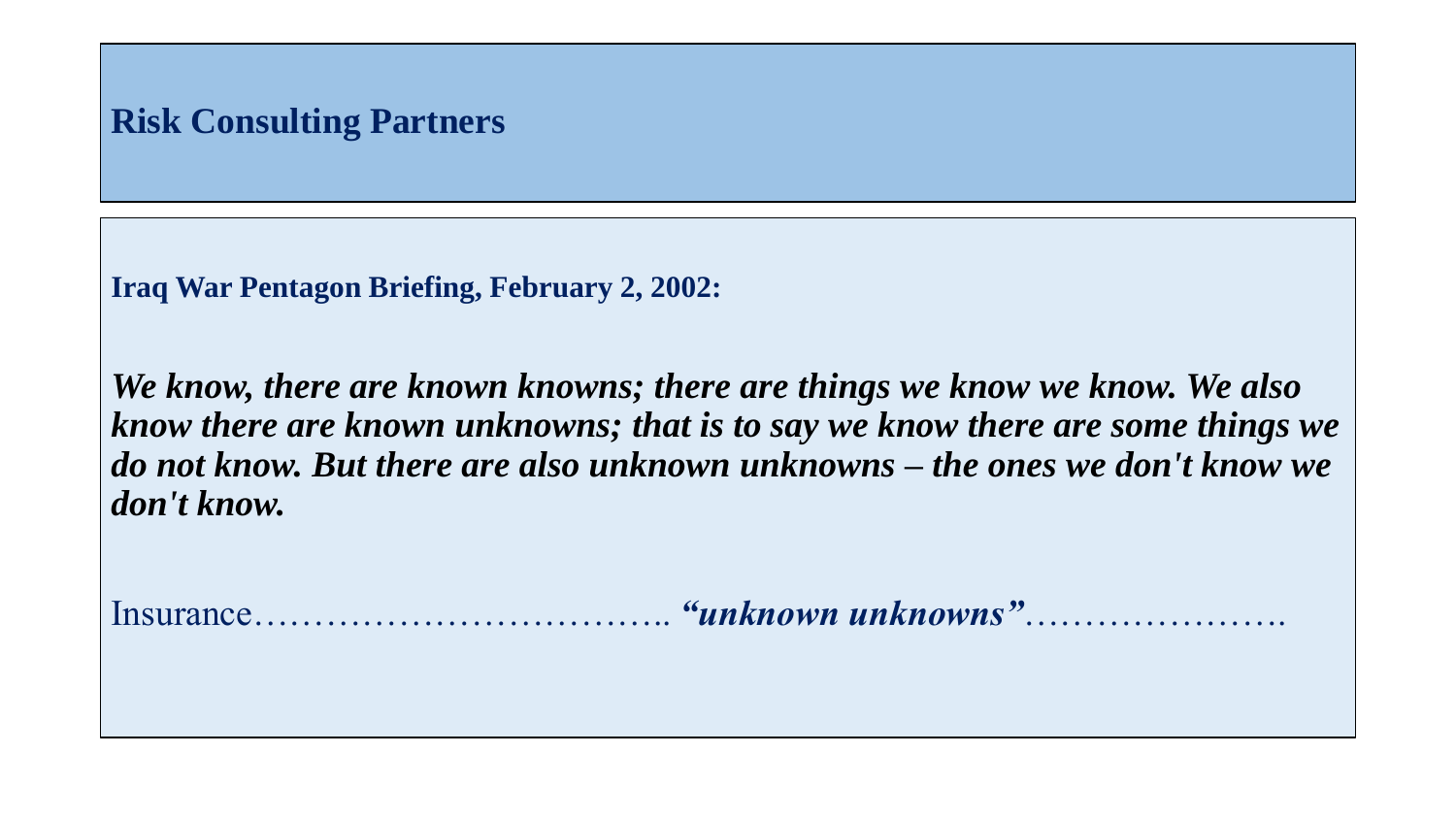Risk Consulting Partners (RCP): Who we are:

- ❖ Privately Held/Employee Owned Insurance Niche Broker. We answer to our clients!
- ❖ RCP insurance professionals serving hydropower development from offices in: St. Louis/Chicago/New York/Dallas/Boston – One Balance Sheet/Team Focused
- ❖ Hydropower Insurance Experience: Marsh & McLennan, Willis, Alexander Howden Lloyd's of London
- ❖ The RCP Hydropower team specialize in the design, risk consolidation, placement, and insurance/claims administration for hydropower projects anywhere in the USA.
- ❖ Full risk life-cycle for Hydropower Developer's Origination, Development/Acquisition, construction, through to operation and maintenance, and divestiture.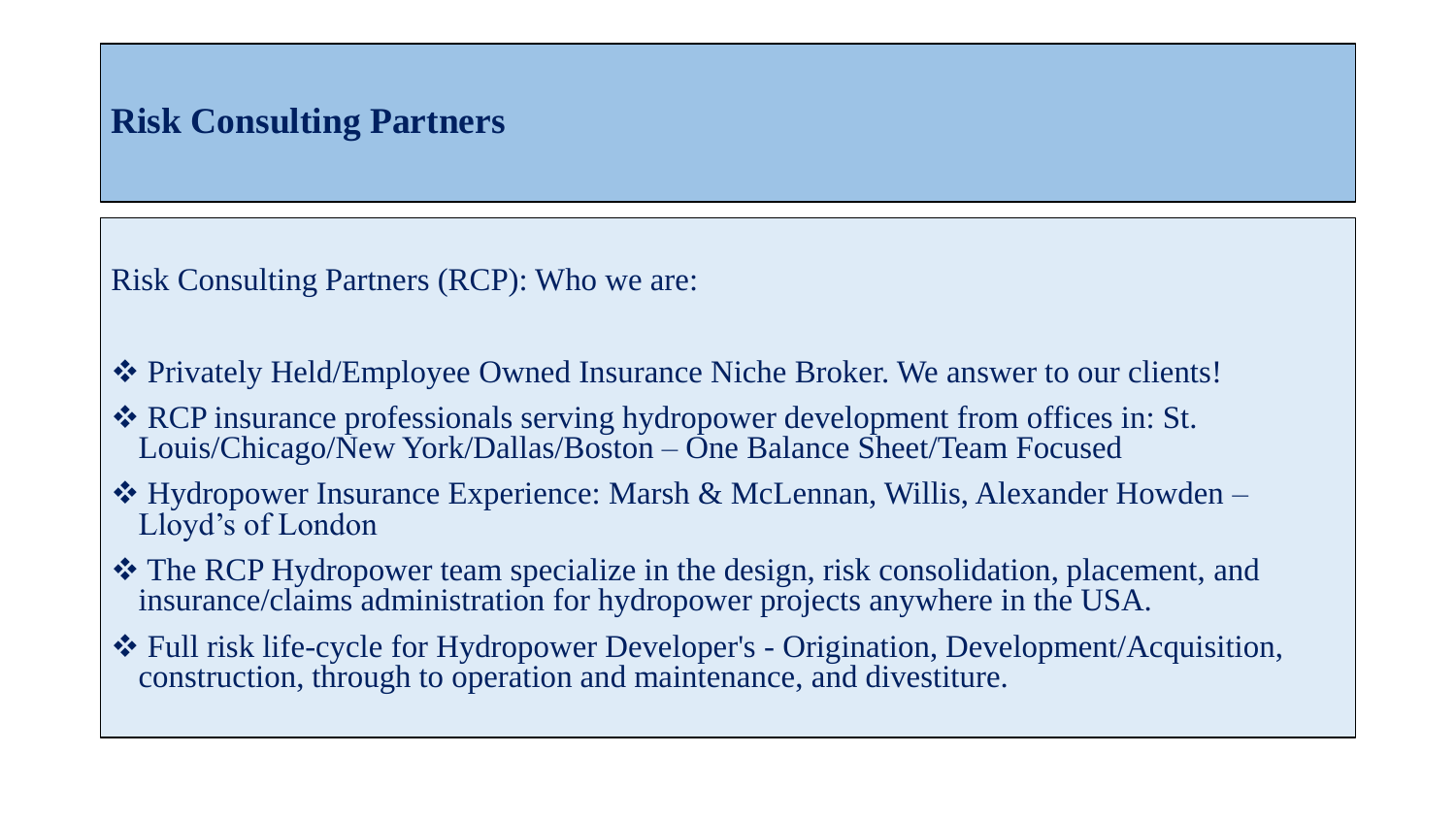RCP's clean-energy insurance practice is an asset to the following hydropower companies:

- ❖ Hydro developers, owners, and operators in the business of producing electricity.
- ❖ Hydro equipment manufacturers developing new storage technologies that will balance "basepeak" gyrations. "efficacy cover".
- ❖ Private equity firms funding hydro-power generation/hydro power-short-fall
- ❖Supply-chain power energy efficiency/Short-fall/Weather/REC trading

RCP places these supply-chain exposures in our unique **London Clear River/Low Impact Hydropower Insurance. This London program Insures:**

**Developers/Contractors/Owners/Operators/Manufacturers/Suppliers**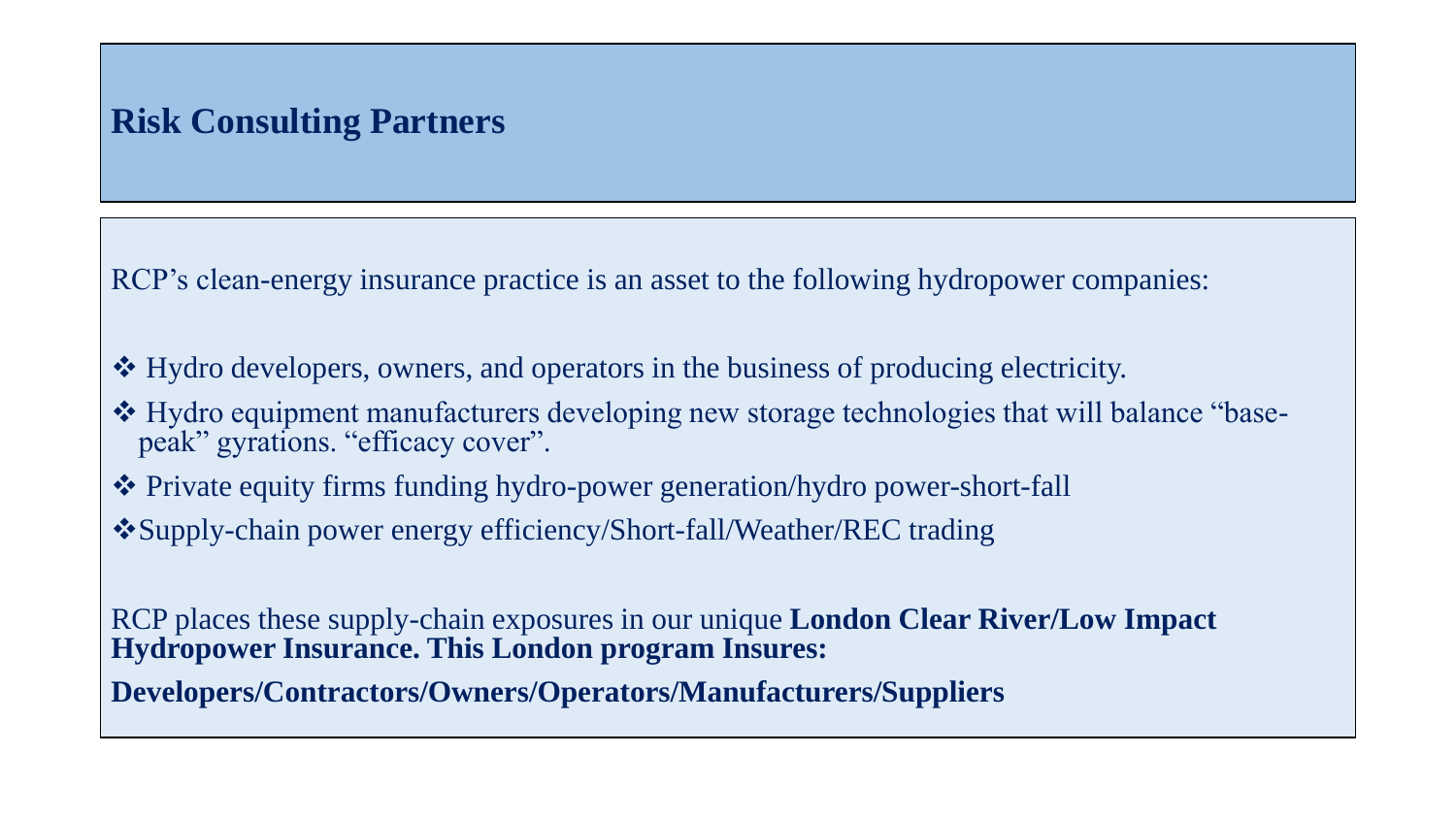Hydro insurance for the following types of hydro projects –

- ❖ **Run-of-the-river:** the natural flow and elevation drop (head) of a river are used to generate electricity. Power stations of this type are built on rivers with a consistent and steady flow.
- ❖ **Diversion:** the supply of water is taken from a dammed river or lake to a remote powerhouse containing the turbine and generator. A Canal or low-pressure tunnel transports the water to this end and then back to the river to continue its course.
- ❖ **Pumped Storage**: water is pumped using reversible pumping/generating units from a lower reservoir to an upper reservoir when demand for electricity is low. During periods of high electricity demand, the water from the upper reservoir is released back to the lower reservoir through the reversible units to generate power.
- ❖ **Impoundment:** river water is stored in a reservoir behind an impounding structure, typically a dam or a weir. The water is released as needed to meet energy requirements.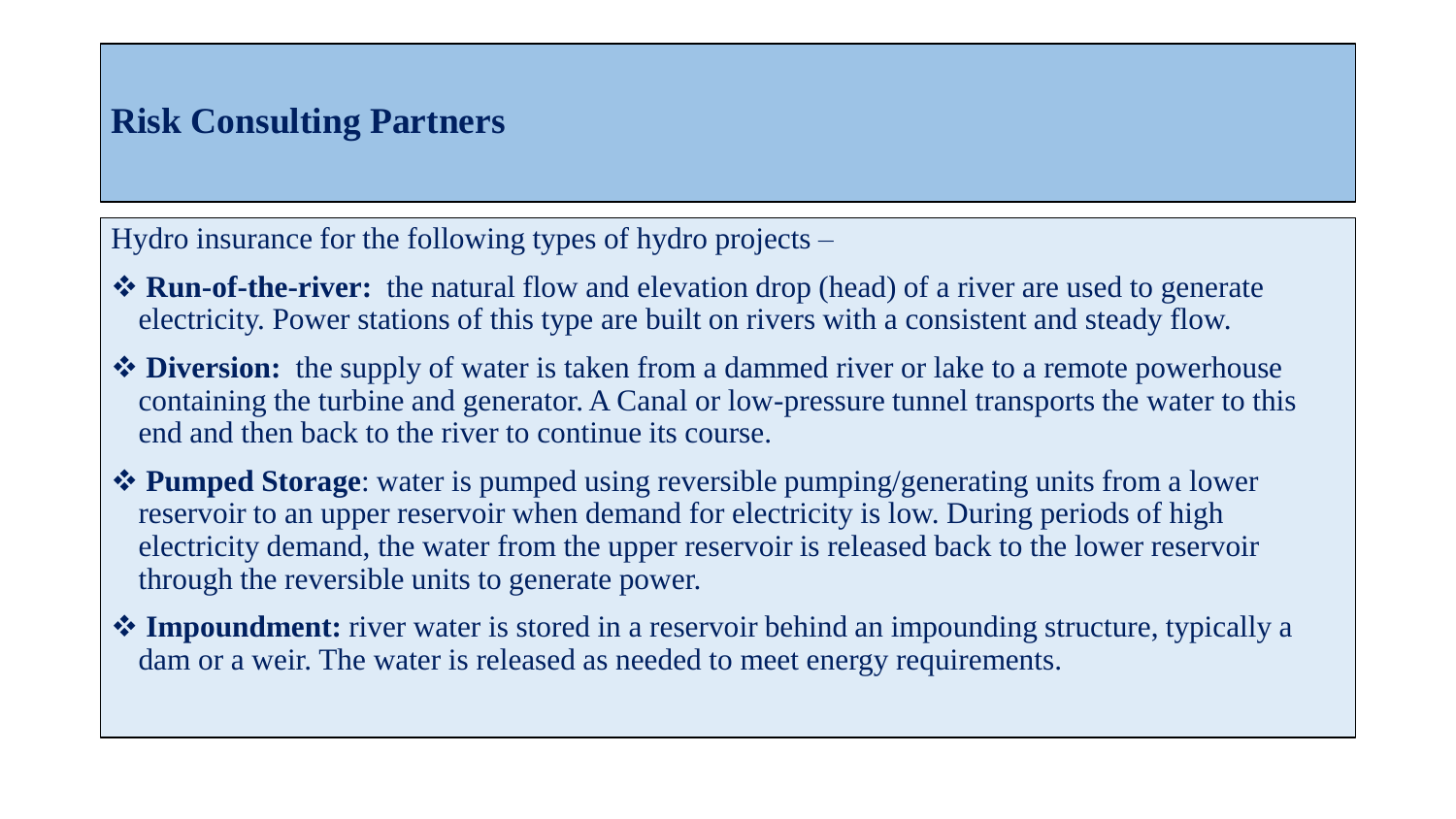Exposure Realities for Low Impact Hydropower:

- ❖ Proposed sites for hydro tend to be in remote/rural locations, this can lead to logistic problems with getting replacement parts to the hydro site and subsequently increasing the disruption to the hydro plant.
- ❖ Hydro plants tend to breakdown
- ❖ The risks of natural perils damaging and interrupting a hydro plant are high with the increased danger freezing, drought, landslide, snow slide and flooding in the immediate vicinity of the hydro plant.
- ❖ Replacement/repair costs of hydropower sites is high compared with other renewables. The development of a hydro site is labor intensive with major civil works often required.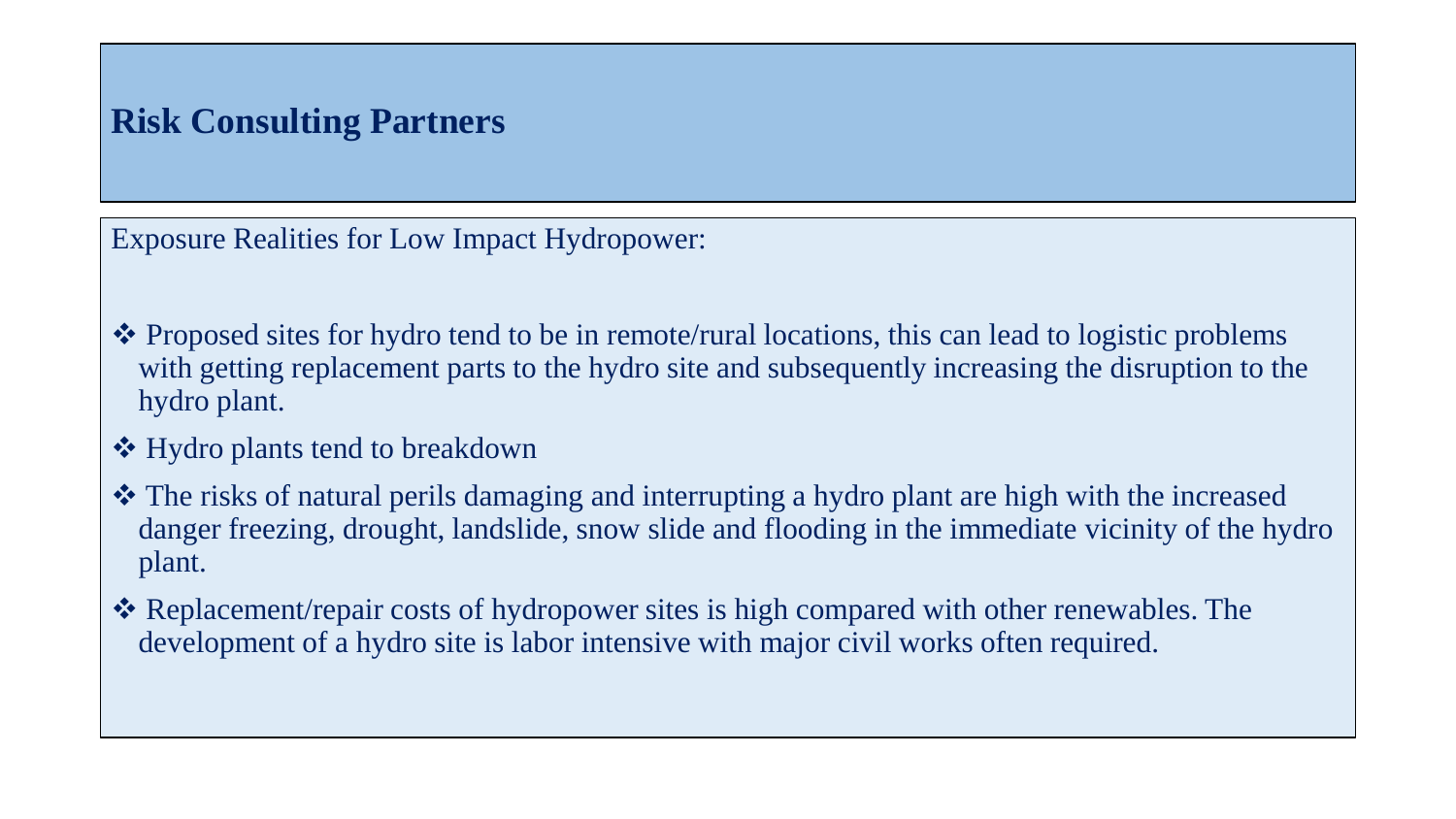# **Cover A: Hydro Insurance for Construction Phase**

Contractors All Risks insurance/Contract Works Insurance Delay in Start Up/Advanced Profits Insurance Goods in Transit Insurance/Marine Insurance Environmental Liability Insurance General Public Liability Reinstatement / Decommissioning Insurance – Alternative to a bond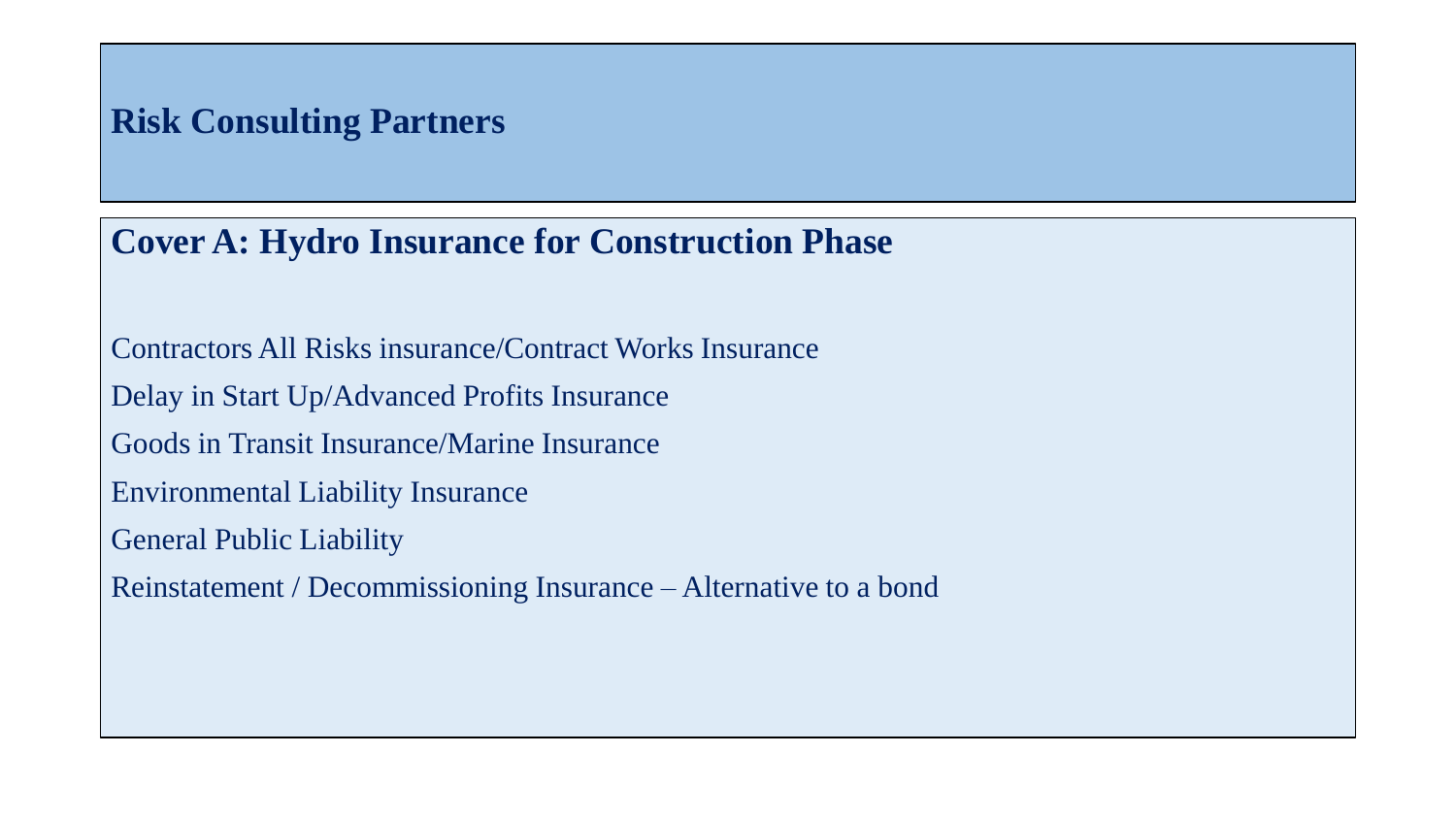## **Cover B: Hydro Insurance for Operational Phase**

All Risks Insurance Cover for Plant/Equipment Breakdown Cover

Loss of Revenue Insurance (Business Interruption cover)/Contingent Business Interruption

Public Liability Insurance (CGL)

Worker's compensation/Employer's Liability

Commercial Auto/Non-Owned/Hired

Executive Risks (D&O, EPL, Crime, Fiduciary)

**Cyber**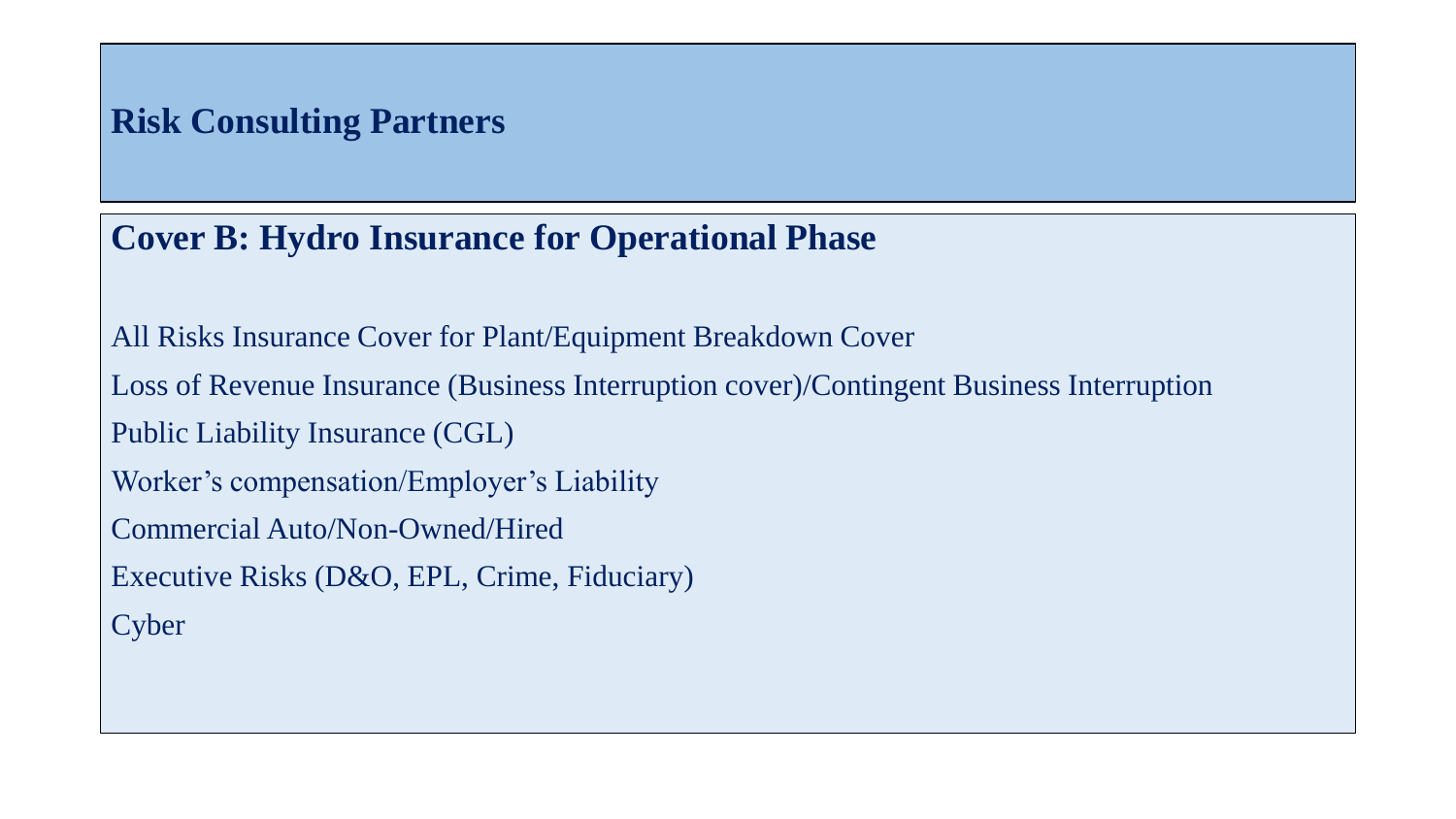**Extended Broad Coverages**:

Weather Guard – Balance Sheet Protection/PPA Off-taker Debt-Wrap, Efficacy - Investors Renewable Energy Certificates (REC'S) Carbon Trading Liability Virtual PPA's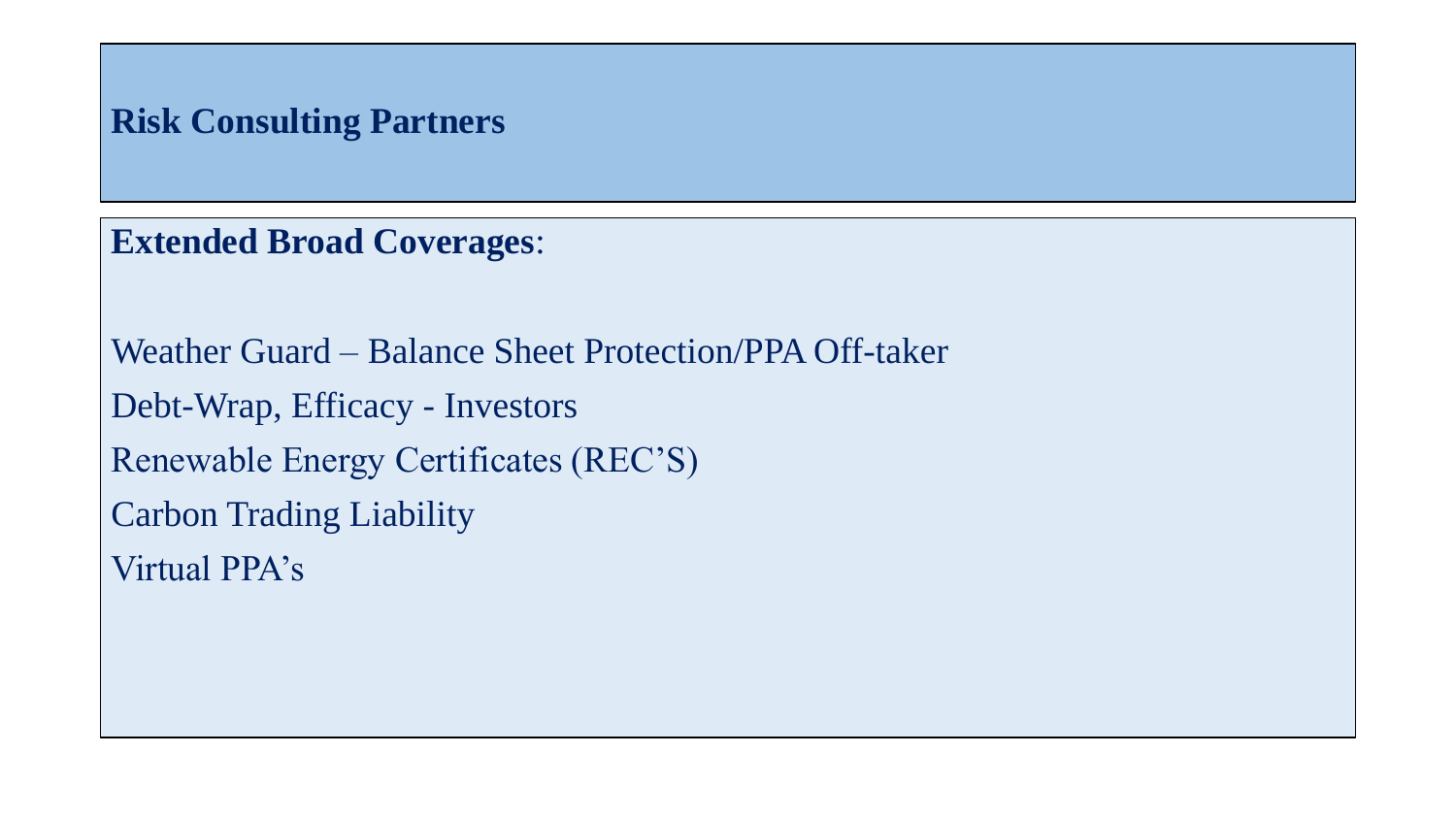#### **ENERGY STORAGE**

- In the energy storage market there are a variety of different technologies being used: lithium ion, redox flow, lead acid, liquid sodium (MIT)
- New Insurance in London for manufacturers and developers in the energy storage industry, primarily in the area of warranty support. These risk transfer products range from performance warranty policies to advanced risk-transfer solutions geared towards low-impact hydropower developers, including:
- ✓Product Warranty Backstop: Defects and Workmanship Warranty Support
- $\checkmark$  Key Attribute Warranty Backstops: Round-Trip Efficiency, Power Capacity, Energy Capacity, and Availability
- ✓Application Insurance: Demand Charge Reduction Guarantee Backstop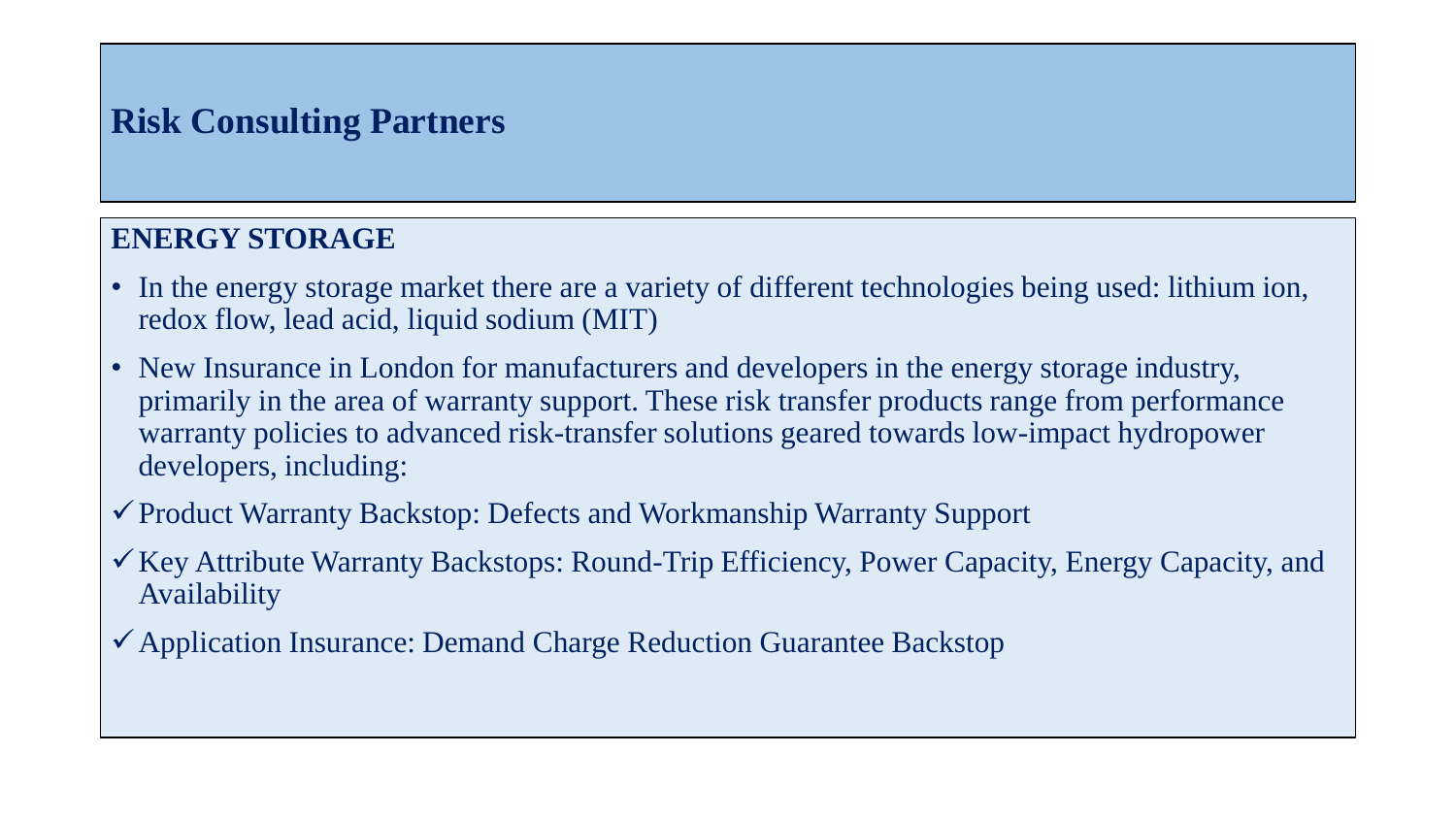**Sayano-Shushenskaya hydro disaster**:

- Largest hydro power plant in Russia
- Owner: RusHydro Reinsurance Broker for RusHydro 2008 2011
- Installed power: 6,400 MW
- Annual energy output: 25 TWh Peak capacity at 4,000 MW (limitation of power lines' capacity) "That's a lot of stuff!"

The accident **UTUBE**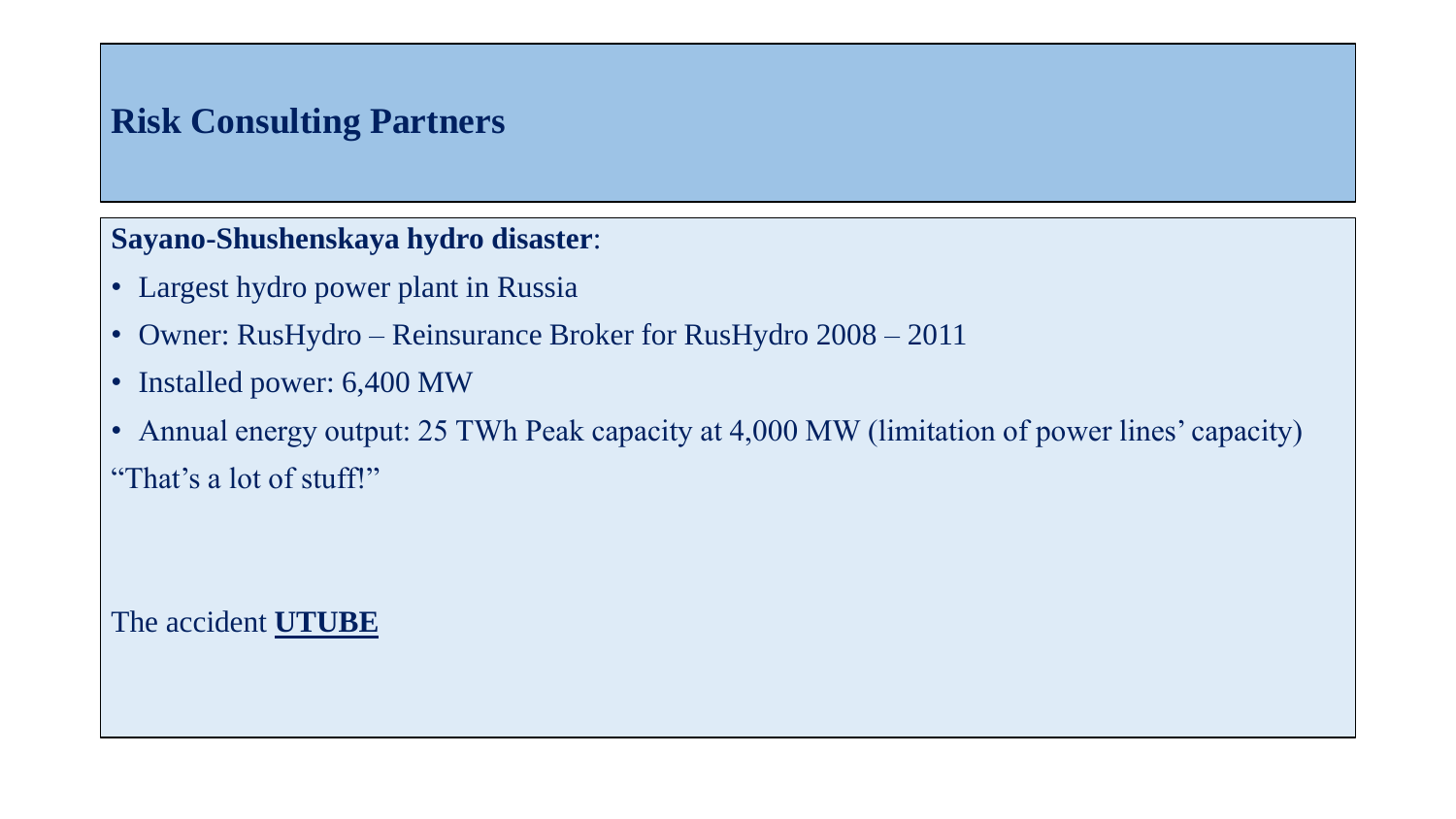#### **Sayano-Shushenskaya hydro disaster:**

**The Accident**: Plant was working at 4,100 MW/300 people on ground due to shift change and planned maintenance work/Nine of ten units running (unit 6 off for maintenance)/Unit 2 producing 600 MW at 212 m water head pressure/unit 2 breaks out of its foundation/Gives way to a water flow

**Damage**: Flooding of machine house, floors below and office buildings/Partial damage to roof and walls of powerhouse/Almost total loss of cooling system, battery elements, generator switches, drainage pumps, elevators, ventilation, cables, switching cabinets, compressor system/Short circuits causing explosions of many oil transformers/Oil leakage (100 tons) caused contamination of downstream trout farms/Widespread power failure/penstock gates did not close immediately but after 75 minutes due to flooded electric safety system/75 fatalities, 62 from maintenance company/CBI loss to Rusal's aluminum smelter/RusHydro'sprice at the LSE: -30%, in Moscow: -10%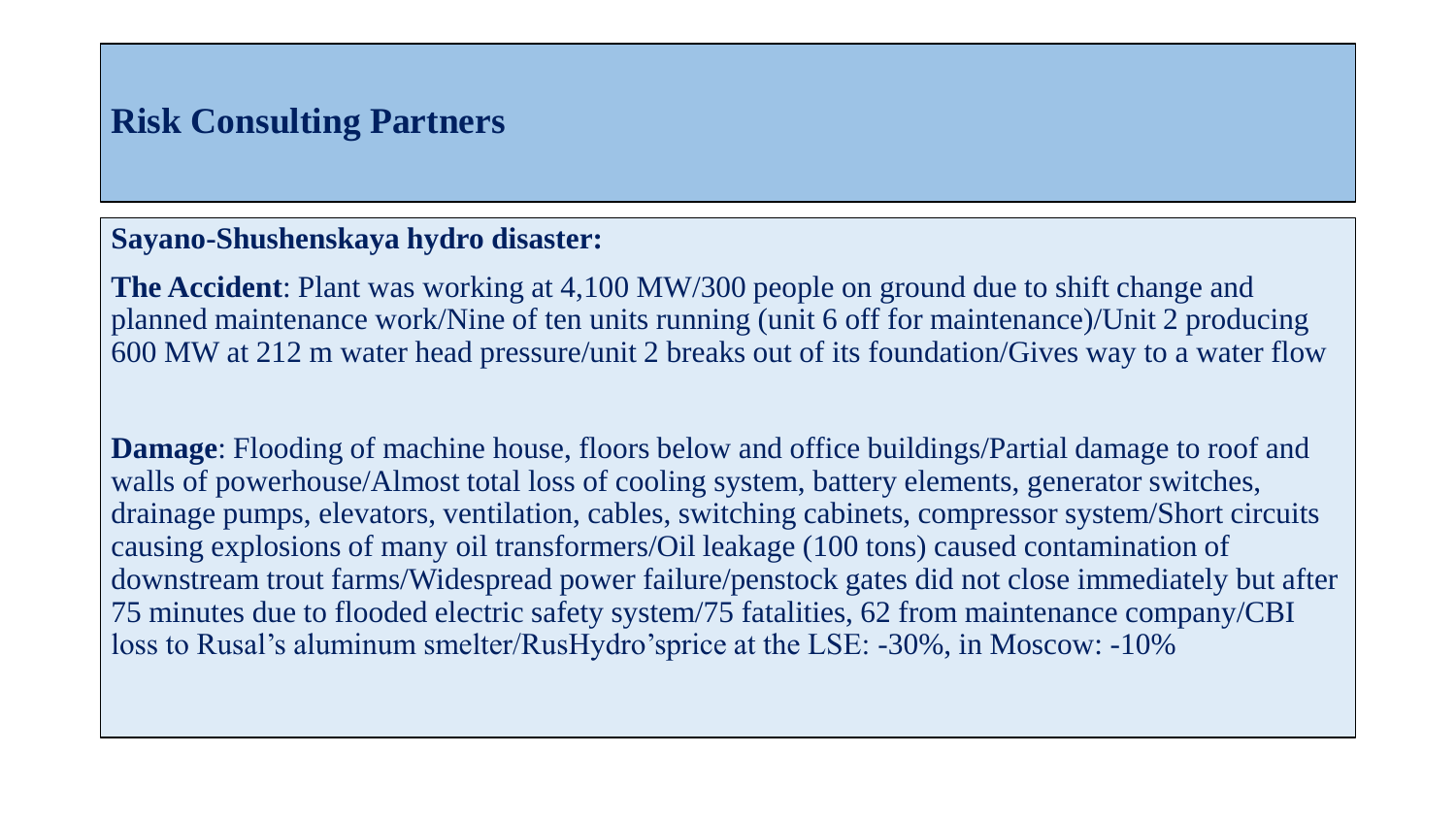**Sayano-Shushenskaya hydro disaster**:

#### **In Sum:**

- Causes of disintegration of unit 2: criminal action, human negligence and excessive vibrations
- Missing fail-safe design at the head gates caused long and severe flooding of the plant
- Human tragedy of 75 fatalities driven by the timing (shift change) and poor safety regulation
- Extensive property damage, business interruption, CBI and environmental losses not insured
- Short and poor risk inspections overlooked deficiencies of relevance to underwriters
- Ambiguities in the Russian insurance and London reinsurance policies delayed claims handling